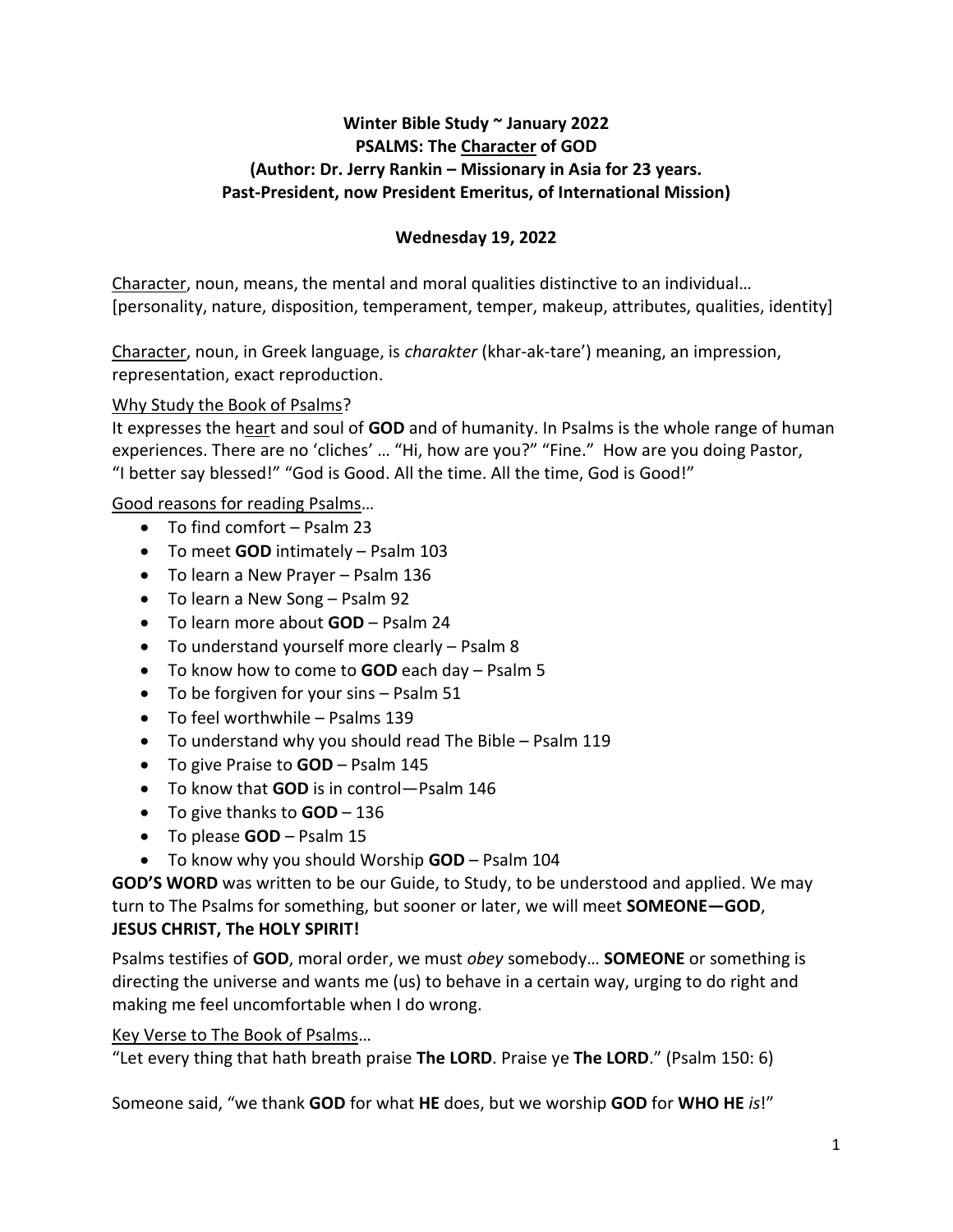Remember, The Bible is…

- **GOD'S** *written revelation* of **HIS Will** to man. (II Timothy 3: 16-17; II Peter 1: 21)
- The Central Theme of **The Bible** *is* **JESUS CHRIST**. (I Timothy 3: 16)
- *The Old Testament* was written mostly in Hebrew. *The New Testament* was written in Greek. [Our Bible is a translation from these languages.]
- The word "*Testament*" means "*Covenant*" or *agreement*. *The Old Testament* is the *Covenant* **GOD** made with man about his relationship before **CHRIST** came. The *New Testament* is the agreement **GOD** made with man about his relationship with **The FATHER** after **CHRIST** came.

In the *Old Testament* we have the *Covenant* of The Law. In the *New Testament*, we have the *Covenant* of **GRACE** through **JESUS CHRIST**. (Galatians 3: 19-25 [3: 13-14])

# Old Testament Books…

\*First 5 – Genesis, Exodus, Leviticus, Numbers, Deuteronomy – **Pentateuch** – but redemptive and historical in nature.

\***Next 12** – Joshua, Judges, Ruth, I Samuel, ii Samuel, I Kings, ii Kings, I Chronicles, II Chronicles, Ezra, Nehemiah, Esther. [12 in number and **Historical** in nature]

\***Next 5** – Job, Psalms, Proverbs, Ecclesiastes, Song of Solomon. [these are individual and experimental—dealing with human matters of the heart – **Poetry**]

\***Last 17 Books are Prophetical** – Isaiah, Jeremiah, Lamentations, Ezekiel, Daniel, Hosea, Joel, Amos, Obadiah, Jonah, Micah, Nahum, Habakkuk, Zephaniah, Haggai, Zechariah, Malachi. [5 **Major Prophets**: Isaiah, Jeremiah, Lamentations, Ezekiel, Daniel]

\***12 Minor Prophets**: Hosea, Joel, Amos, Obadiah, Jonah, Micah, Nahum, Habakkuk, Zephaniah, Haggai, Zechariah, Malachi]

| <b>OLD TESTAMENT - 39 Books</b> |                         |                |
|---------------------------------|-------------------------|----------------|
| 17 Historical                   | 5 Personal-Experimental | 17 Prophetical |
| 5-Law, Moses, Pentateuch        | <b>Poetry</b>           | 5 Major        |
| 12-Historical                   |                         | 12 Minor       |
|                                 |                         |                |

# **The Character of GOD described in PSALMS**

Is this **The GOD** you know…

- All-knowing and ever present Psalm 139
- Beautiful and desirable Psalms 27, 36, 45
- **CREATOR** Psalms 8, 104, 148
- Good and Generous Psalms 34, 81, 107
- Great and **SOVEREIGN** 33, 89, 96
- **HOLY** Psalms 66, 99, 145
- Loving and Faithful Psalms 23, 42, 51
- Merciful and forgiving Psalm 32, 111, 130
- Powerful Psalm 76, 89, 93
- Willing to reveal **HIS Will**, Law, and Direction Psalms 1, 19, 119
- **RIGHT**eous and **JUST** Psalms 71, 97, 113
- **SPIRIT** Psalms 104, 139, 143